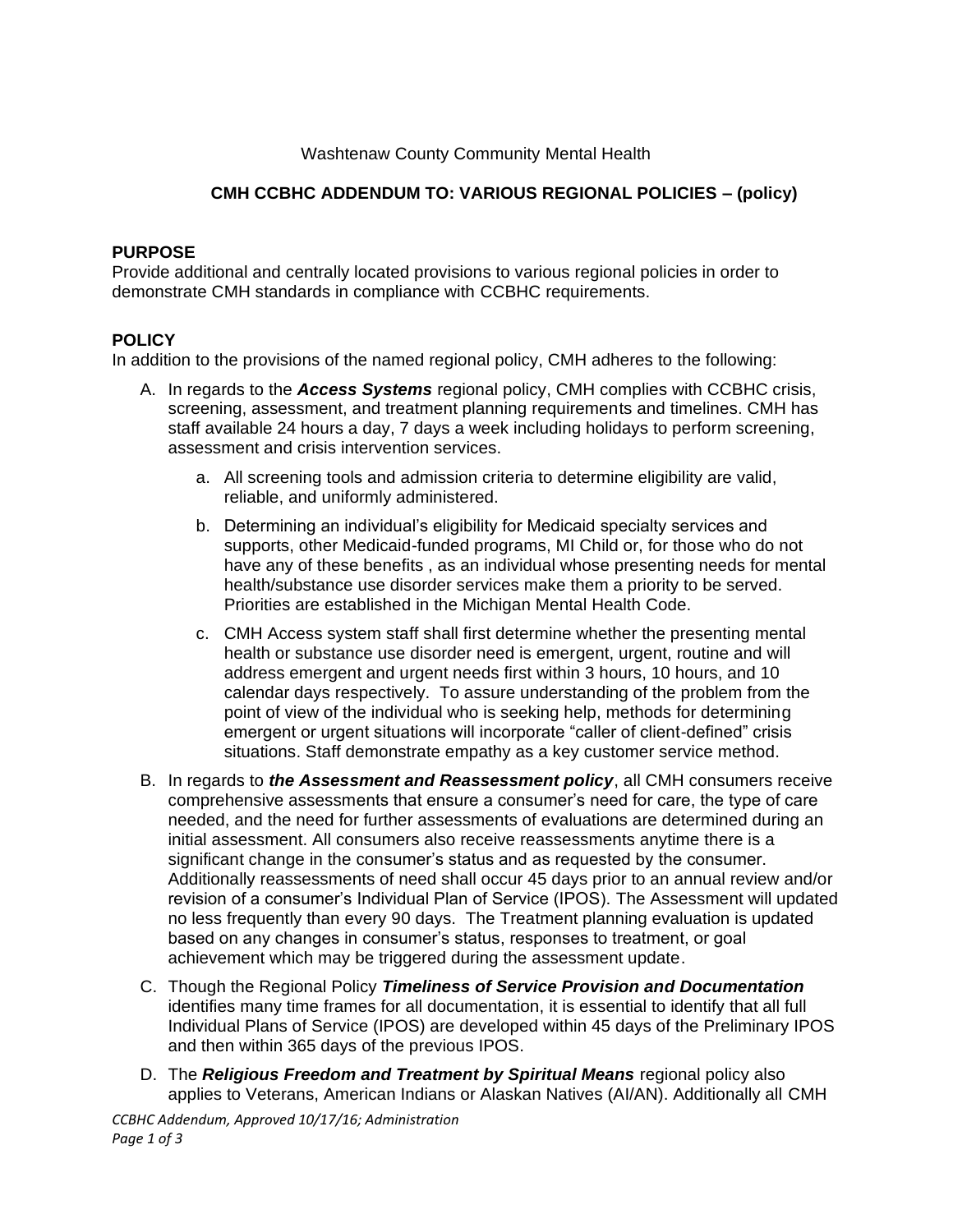staff have access to SAMHSA toolkits for AI/AN individuals and through Cultural Competency training are reminded to understand that each person experiences their cultural connection in a unique way; and are encouraged to identify strengths in the community to gain insight for possible interventions, and to whenever possible consult with local cultural advisors for questions about symptomology and treatment options

- E. The Regional policy titled *Coordination of Physical Healthcare* applies to all CCBHC enrollees and additionally, when informed of a hospital discharge of a CCBHC enrollee, CMH staff document in the medical record any attempt to initiate contact with a consumer within 24 hours of being discharged from hospitalization.
- F. In regards to the *Person Centered Planning* regional policy, comprehensive personcentered and family-centered diagnostic and treatment planning evaluations are updated by the treatment team in agreement with and endorsed by the consumer in consultation with the primary care provider no less frequently than 60 days, or if requirements mandate, within 45 days.
- G. CMH provides services or referrals for all who request services, therefore the (previously Regional, most recently CMH) Wait List for Services policy will be rescinded.
- H. The following Regional Policies are also applicable to CCBHC Enrollees, Veterans, American Indian and Alaskan Native individuals receiving CCBHC services
	- a. Assessment and Reassessment [http://media.wix.com/ugd/2fcacd\\_4bf363d61ac64070917c87cfc2ed9758.pdf](http://media.wix.com/ugd/2fcacd_4bf363d61ac64070917c87cfc2ed9758.pdf)
	- b. Clinical Practice Guidelines [http://media.wix.com/ugd/2fcacd\\_0880c3ab4e8c4f76a7415174249c89ad.pdf](http://media.wix.com/ugd/2fcacd_0880c3ab4e8c4f76a7415174249c89ad.pdf)
	- c. Person Centered Planning [http://media.wix.com/ugd/2fcacd\\_c757e97fd99946b28e92288251caf3cd.pdf](http://media.wix.com/ugd/2fcacd_c757e97fd99946b28e92288251caf3cd.pdf) d. Services Suited to Condition
	- [http://media.wix.com/ugd/2fcacd\\_a60a089730324d89890c4130679239f6.pdf](http://media.wix.com/ugd/2fcacd_a60a089730324d89890c4130679239f6.pdf) e. Continuity of Care
	- [http://media.wix.com/ugd/2fcacd\\_afb0be30e158499bb56a9262a5cd564d.pdf](http://media.wix.com/ugd/2fcacd_afb0be30e158499bb56a9262a5cd564d.pdf)
	- f. Trauma Informed Services [http://media.wix.com/ugd/2fcacd\\_36a98b0ec98c4009b66fc4638b78702b.pdf](http://media.wix.com/ugd/2fcacd_36a98b0ec98c4009b66fc4638b78702b.pdf)
	- g. Consent to treatment and services [http://media.wix.com/ugd/2fcacd\\_ecf6711098074e66bf1abe4ac88fa202.pdf](http://media.wix.com/ugd/2fcacd_ecf6711098074e66bf1abe4ac88fa202.pdf)
	- h. Administration of Medication and other Medical Treatment [http://media.wix.com/ugd/2fcacd\\_a4ae3504dc35434ab8bb06363ca47e18.pdf](http://media.wix.com/ugd/2fcacd_a4ae3504dc35434ab8bb06363ca47e18.pdf)
	- i. Coordination of Physical Health Care [http://media.wix.com/ugd/2fcacd\\_9574298c124b48c9ba7205648904fda8.pdf](http://media.wix.com/ugd/2fcacd_9574298c124b48c9ba7205648904fda8.pdf)
	- j. Culturally and Linguistically Relevant Services [http://media.wix.com/ugd/2fcacd\\_2b037efbc49b45588d488e0fed68a420.pdf](http://media.wix.com/ugd/2fcacd_2b037efbc49b45588d488e0fed68a420.pdf)
	- k. Customer Services Policy [http://media.wix.com/ugd/2fcacd\\_1e6a2a8770494ca895e18bd1bc8e62cb.pdf](http://media.wix.com/ugd/2fcacd_1e6a2a8770494ca895e18bd1bc8e62cb.pdf)
	- l. Diagnosis and Clinical Formulation [http://media.wix.com/ugd/2fcacd\\_7da5dc5116fb4b5cbfb54235c4040be4.pdf](http://media.wix.com/ugd/2fcacd_7da5dc5116fb4b5cbfb54235c4040be4.pdf)
	- m. Individual Crisis Planning [http://media.wix.com/ugd/2fcacd\\_974589f395344d998dedb89935109db3.pdf](http://media.wix.com/ugd/2fcacd_974589f395344d998dedb89935109db3.pdf) n. Religious Freedom and Spiritual Treatment
	- [http://media.wix.com/ugd/2fcacd\\_40a7bc5eef7543239d157092eac1d758.pdf](http://media.wix.com/ugd/2fcacd_40a7bc5eef7543239d157092eac1d758.pdf)